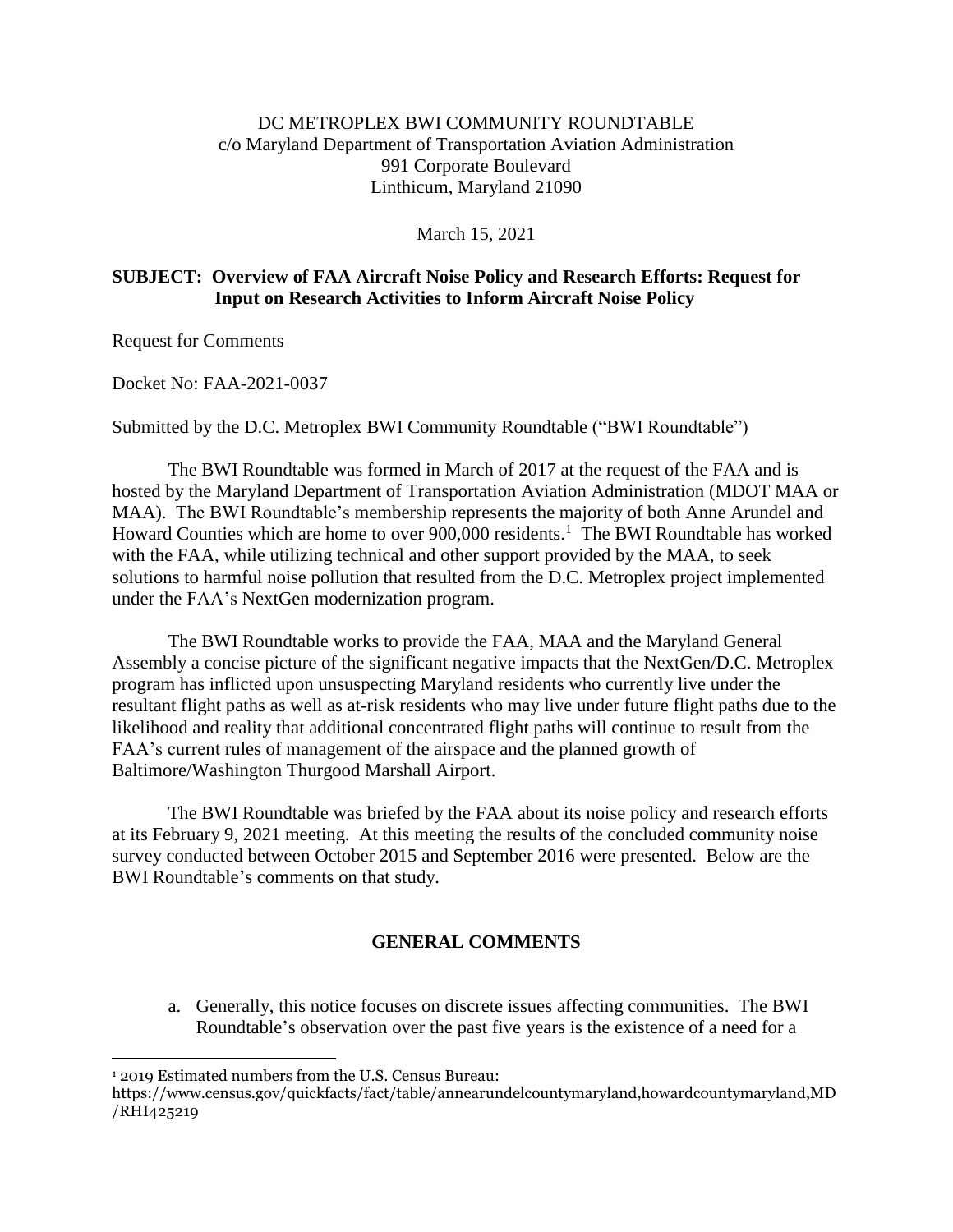formalized interactive process for the FAA to deal with noise pollution. The FAA forces controversial noise issues to be considered only through Roundtables, yet there is no recognition of Roundtables by the FAA in statute. This warrants a formal policy change in the FAA's enabling legislation to formalize the process by which the FAA will interact with Roundtables and the public. This directly applies to the FAA's work to change its community involvement practices as described in this notice which states, "The FAA has since developed and begun implementing a comprehensive and strategic approach to transform and enhance FAA community involvement practices, including working through airport community roundtables, to equitably discuss opportunities to shift or, when possible, reduce aircraft noise exposure."

- b. The FAA uses the Aviation Environmental Design Tool (AEDT). This is a model that uses numerous inputs with many assumptions. To date, the FAA has never validated this model. Airports like BWI Marshall have noise monitoring stations that could provide the quality, amount and duration of data needed to sufficiently validate the noise contours developed for Airport Noise Zones by the AEDT model as required under the FAA Part 150 process. The FAA could easily provide guidance on the acceptable type and minimum capabilities required of noise monitors so as to standardize the process for validating the AEDT model across different airports. As an interim measure, the FAA should immediately start collecting and relying on actual noise data from monitors rather than from models that are not validated and do not adequately capture the real impacts to people on the ground.
- c. The DNL thresholds currently used were developed in 1974 and are still the current standard set by the FAA in spite of major changes in airport operation. After 1983, airlines switched aircraft operations from a point-to-point system to pulse-based systems (hub and spoke) creating peak hour operations which resulted in peak noise hours for residents around airports. For highways and other forms of transit, peak hour noise above certain thresholds requires mitigation by noise walls. Peak hour noise must be considered in alternatives and/or a replacement to DNL in order to accurately and fairly assess and address noise pollution impacts. So long as the FAA continues to use DNL, the DNL threshold should be lowered significantly, and the agency should begin using/providing metrics that would improve understanding of noise impacts such as N-Above.
- d. Previous studies (Schultz curve, FICON study)<sup>2</sup> underestimated aircraft annoyance because they included all transportation noise (e.g. road and rail), and used a mix of older, less robust methodologies. The Neighborhood Environmental Survey (NES) specifically addresses aircraft noise annoyance and used state-of-the-art methodologies for its design and modeling. The study is sound in its findings and indicates the need to take action to address the effects of aircraft noise pollution is urgent. No further study is needed before meaningful action must be taken.

 $\overline{a}$ 

<sup>2</sup> https://www.faa.gov/airports/environmental/airport\_noise/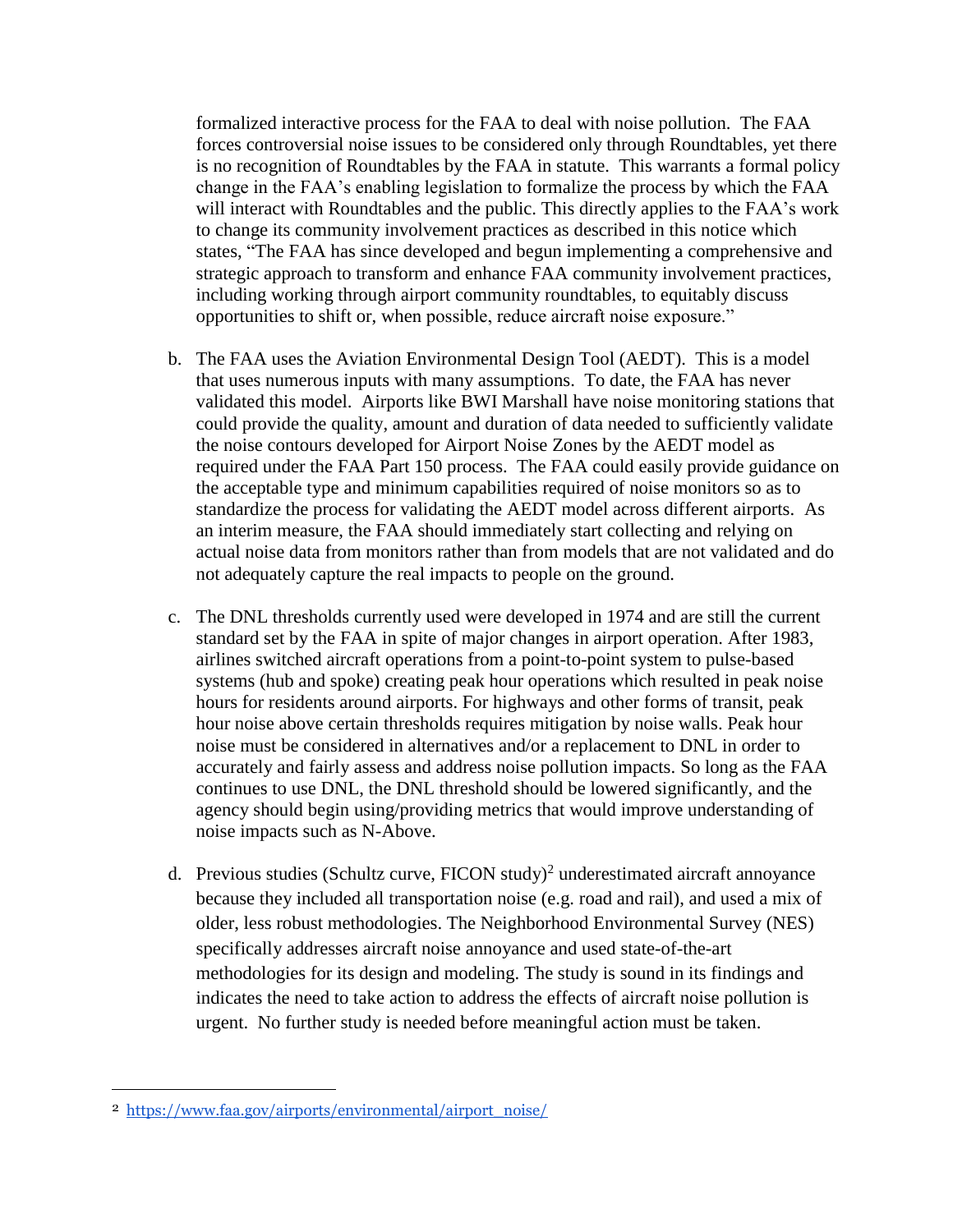- e. The study does not provide any analysis to address concerns of environmental justice regarding the disproportionate impacts of aviation noise on low-income communities.
- f. The NES published January of 2021 draws conclusions based on DNL contours at twenty airports. The survey was scientifically rigorous and provides reliable new evidence that must be incorporated into current FAA aircraft noise policies. Although the NES was conducted prior to NextGen Performance Based Navigation (PBN), it represents a solid baseline from which to work. Experienced annoyance with aviation noise has only worsened from the timeframe when the NES was completed. Therefore, the conclusions of this study, while possibly not entirely representative of the current operating environment, are still valid and only begin to indicate the true extent of the problem.
- g. Any comparative claims of mitigation of aviation noise impacts on communities due to the introduction of quieter aircraft over time have been rendered obsolete by the extreme concentration of flight paths caused by the implementation of NextGen PBN. Residents in the communities around BWI Marshall did not object to occasional pre-NextGen random noise events from aircraft vectored over their communities. There must be an accelerated development of an algorithm or return to vectoring that safely disperses aircraft while emulating previous radar vectoring in the airspace historically assigned to airports like BWI Marshall. This should include testing and implementation of new technologies and procedures that will allow aircraft to use existing PBN/RNAV technology to systematically and safely disperse jet aircraft rather than force them to travel in the same channelized flight paths. Additionally, within immediate proximity of the airport, restoration of flight paths to long established noise zones is critical.
- h. The NES analyzed noise contours in 5 DNL increments from 50 DNL up to  $75+$ DNL. We suggest that all Part 150 Noise contours show these same contours. Communities now report annoyance with aircraft noise starting around 40 DNL. A truth in transparency map is needed to depict 40 to 75+ DNL around airports to inform communities, many of which may be well outside of current noise abatement zones and considerable distance from any airport. The NES results did show that a *much* greater proportion of people are highly annoyed by aircraft noise across all levels of DNL than was previously thought.

## **RECOMMENDATIONS**

a. The FAA should immediately recognize the communities around airports as stakeholders in the airspace and the agency's procedure design process. This recognition can be demonstrated by the inclusion of formal working groups, like the BWI Roundtable, that have been appropriately appointed by state and local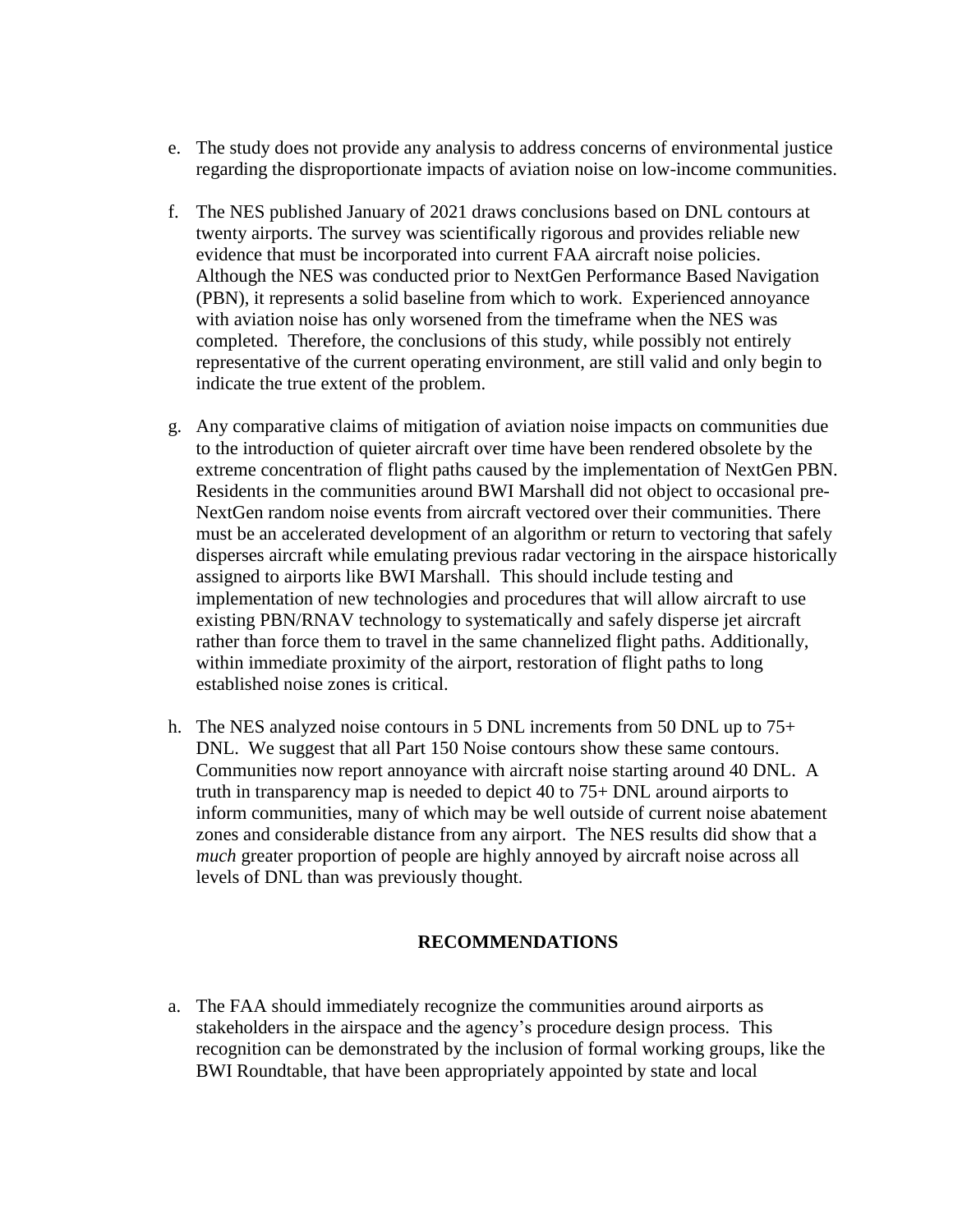governments to be part of all design processes to include, but not limited to, the PBN working group process.

- b. The NES results should trigger a sea change in aviation noise policy because they refute the long-standing Schultz curve and FICON which have been the foundations of existing aviation noise policy.
- c. The FAA has an ethical obligation to change regulations that are detrimental to the public, that are under its authority, and that do not require new legislation.
- d. The FAA should provide a timely roadmap for changing its noise regulations and use the NES results as the new basis for decision-making on community impacts, including in the FAA's Environmental Review Process and Part 150.<sup>3</sup>
- e. The FAA should use additional, existing metrics, notably "N-Above," which counts the number of aviation noise events over a certain location and decibel level, to better reflect noise impacts on communities. New noise metrics do not have to be developed or researched before changing noise policy.
- f. As a sign of goodwill, the FAA should immediately start reporting N-Above in addition to DNL. Communities should not have to wait for new FAA regulations when such data can be reported now.
- g. We urge the FAA to appoint an independent "Blue Ribbon Commission" of multidisciplinary experts (such as environmental scientists, public and medical health professionals, engineers, etc.), to be tasked with identifying metrics and thresholds that will define "significant impact" based on the NES results as well as the actual experiences of people, local noise environments, nighttime noise, and current scientific knowledge.
- h. The FAA should commission the National Academies to:
	- 1. Form an independent committee within the Division of Medicine to produce a consensus report on the health effects of noise and pollution.
	- 2. Form an independent committee within the Division of Sciences to produce a consensus report on ultrafine particles. Both committees would use existing scientific studies and knowledge.

Both Committees would use existing scientific studies and knowledge.

 $\overline{a}$ 

<sup>3</sup> https://www.faa.gov/airports/environmental/airport\_noise/